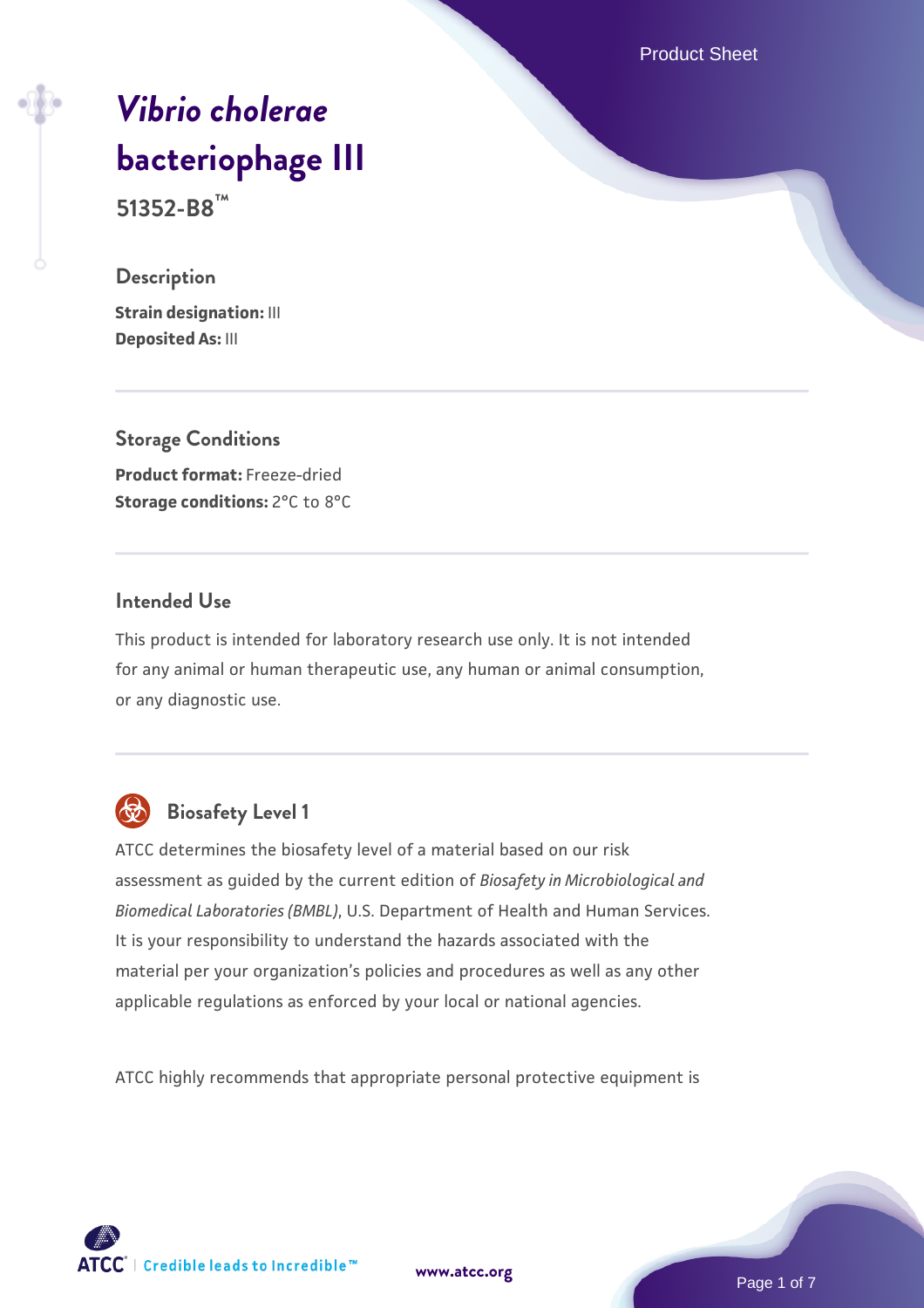always used when handling vials. For cultures that require storage in liquid nitrogen, it is important to note that some vials may leak when submersed in liquid nitrogen and will slowly fill with liquid nitrogen. Upon thawing, the conversion of the liquid nitrogen back to its gas phase may result in the vial exploding or blowing off its cap with dangerous force creating flying debris. Unless necessary, ATCC recommends that these cultures be stored in the vapor phase of liquid nitrogen rather than submersed in liquid nitrogen.

#### **Certificate of Analysis**

For batch-specific test results, refer to the applicable certificate of analysis that can be found at www.atcc.org.

#### **Growth Conditions**

**Host:** *Vibrio cholerae* MAK 757 [\(ATCC 51352\)](https://www.atcc.org/products/51352) **Medium:**  [ATCC Medium 129: Nutrient agar/stabs/broth with 0.5% NaCl](https://www.atcc.org/-/media/product-assets/documents/microbial-media-formulations/1/2/9/atcc-medium-129.pdf?rev=150b9f2c290a4ffd8831325d0362eda2) **Temperature:** 37°C **Atmosphere:** Aerobic

#### **Handling Procedures**

- 1. Follow general procedures given below for phage propagation.
- 2. Use Vibrio cholerae strain MAK 757 (ATCC<sup>®</sup> 51352™) as host.

GENERAL PROCEDURES FOR THE PROPAGATION OF BACTERIOPHAGE To recover phage from freeze-dried or thawed LN<sub>2</sub> vial:

a. Prepare an actively growing broth culture of the recommended host

**[www.atcc.org](http://www.atcc.org)**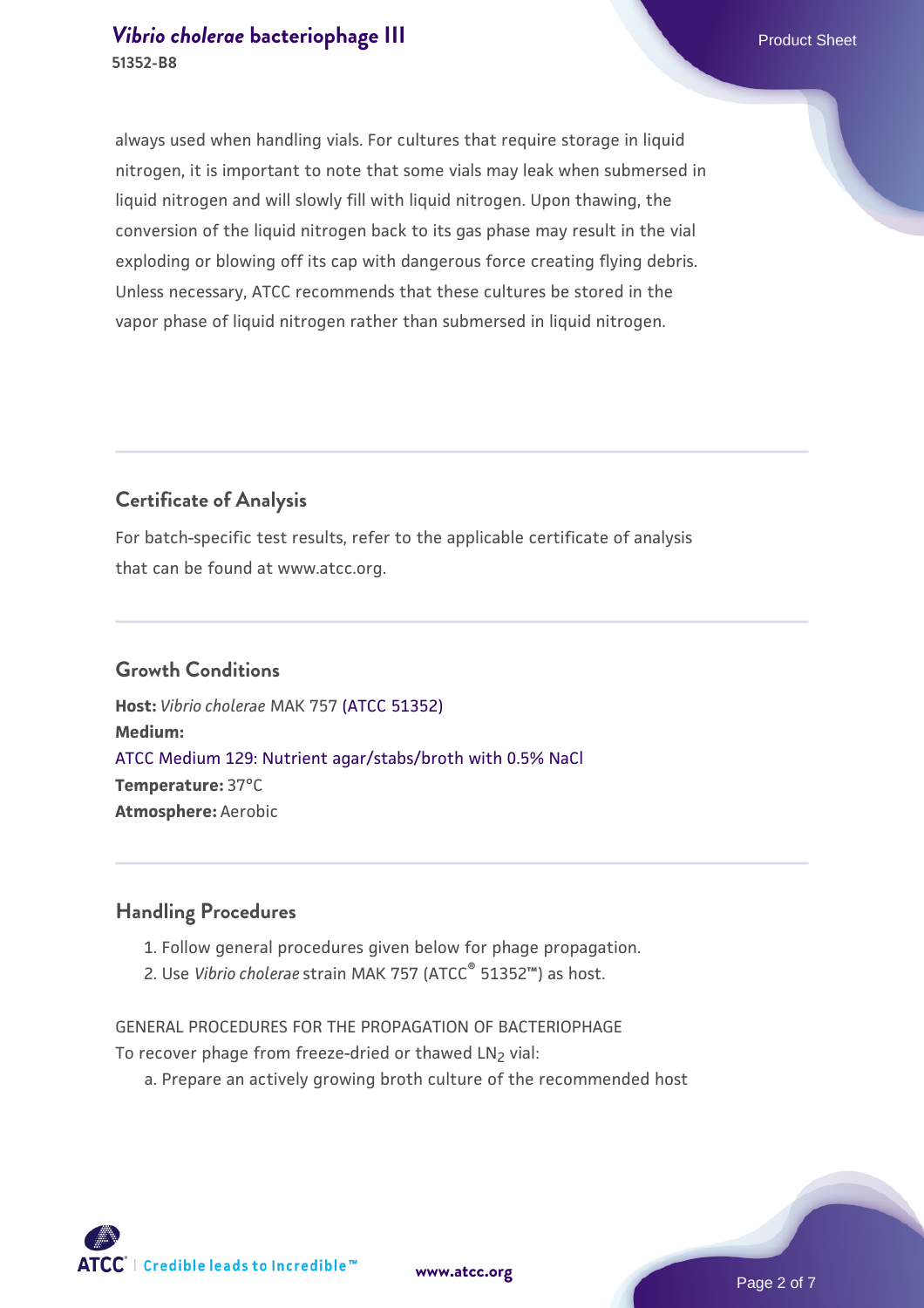strain before opening the phage specimen. The host should be in early log phase.

- b. Add approximately 0.25 mL of the recommended broth to a freezedried phage vial, 0.5 mL to a liquid cryovial.
- c. Pre-warm plates of the recommended medium in an incubator. Overlay the surface with 2.5 mL of melted 0.5% agar (same medium) that contains one or two drops of the freshly grown host. The soft-agar should be maintained 43 to 45°C until ready to pour. It may be advisable to use a water bath. Allow overlay to harden.
- d. The rehydrated phage can be serially diluted by passing 0.25 mL of the phage into a tube containing 2.25 mL of the broth medium. Repeat for as many passages as desired. 5. 0.1 mL of each dilution is spotted on the surface of the prepared plates. Allow to dry. Three to four dilutions can be placed on each plate. After 24 hours incubation, lysis should be visible. At the higher dilutions, individual plaques should be countable.
- e. Many strains may also be titrated without a soft-agar overlay. Pipette approximately 1.0 mL of the host onto the surface of each plate. After tilting plate to ensure the entire surface is covered, the excess liquid is aspirated off. After the surface dries, the various dilutions of the phage are dropped onto the surface as before.

NOTE: Spotting the phage on plates makes visualizing the lysis easier. If phage is added directly to soft-agar before pouring plates, hazy or tiny plaques may be difficult to see. Resistant host bacteria may also mask plaque formation.

To propagate phage:

- a. Phage may be propagated by preparing plates with the soft-agar/host overlay as above and covering the surface with approximately 0.5 mL of the concentrated phage. Or, alternatively, you may add the phage directly to the melted agar/host before pouring over the plates. For larger amounts, large-size T-flasks can be prepared with the recommended agar, and approximately 12.0 mL of melted softagar/host poured over the surface. Phage is then allowed to run over hardened surface. Phage may also be added directly to melted softagar before pouring as described above.
- b. After 24 hours incubation, or when lysis is observed, the soft agar is scraped off the surface of the agar plates. Centrifuge at about 1000

**ATCC** | Credible leads to Incredible™

**[www.atcc.org](http://www.atcc.org)**

Page 3 of 7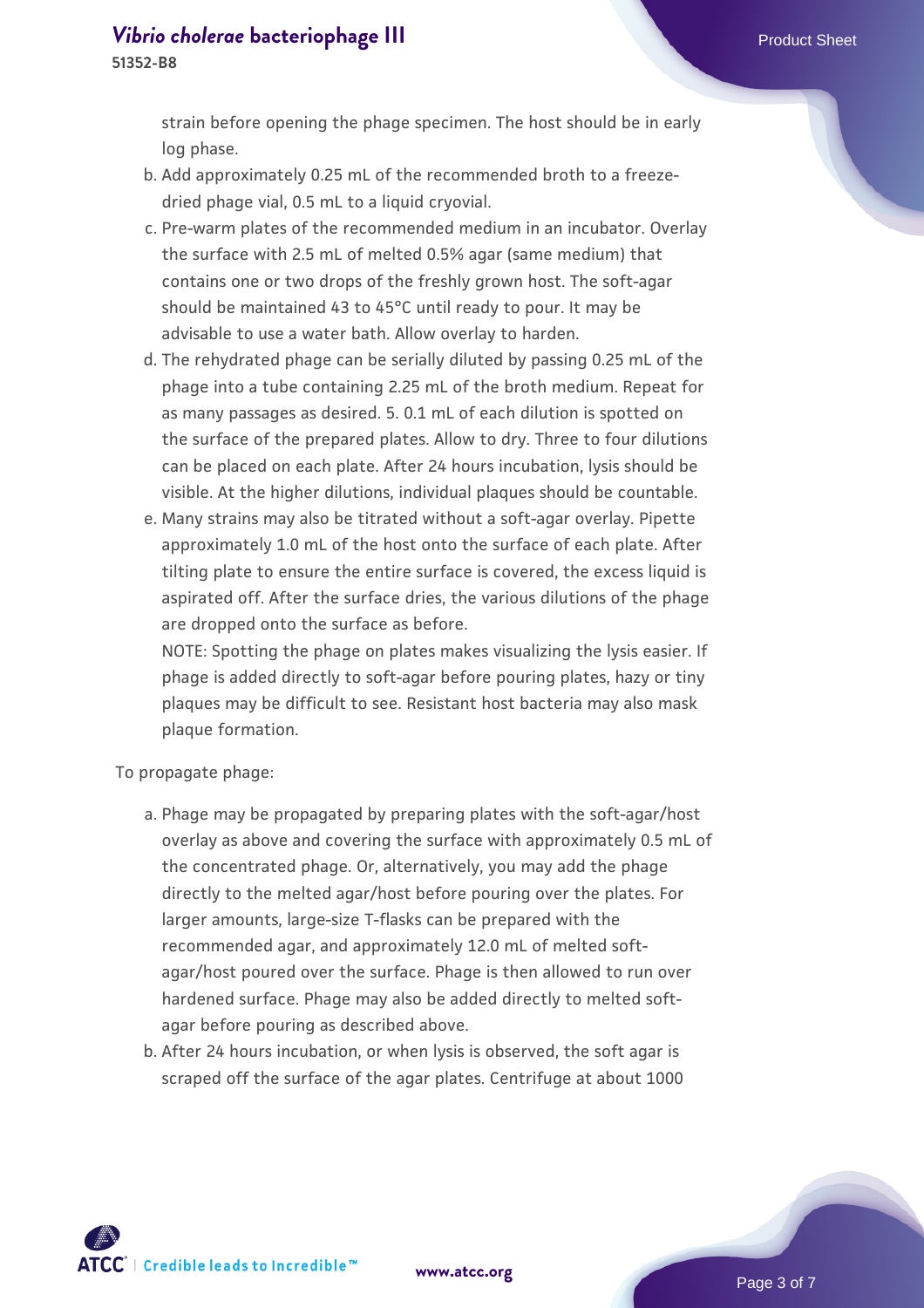rpm for 25 minutes to sediment the cellular debris and agar. Conserve the supernatant.

This supernatant is passed through a .22 µm Millipore filter and the c. filtrate stored at 4-8°C. Lysates should remain viable under refrigeration for long periods. They may also be frozen with or without cryoprotectant. If available, liquid nitrogen storage is the best method for long term storage. Most phage can also be freeze-dried. We use double-strength skim milk mixed half-and-half with the filtrate.

NOTE: Broth propagation methods may also be employed with most phage. Unless otherwise noted, ATCC® uses the Adams agar-overlay method as described in M. H. Adams' Bacteriophages (Interscience Publishers, Inc., New York, 1959) for routine phage production.

#### **Notes**

Additional information on this culture is available on the ATCC<sup>®</sup> web site at www.atcc.org.

#### **Material Citation**

If use of this material results in a scientific publication, please cite the material in the following manner: *Vibrio cholerae* bacteriophage III (ATCC 51352-B8)

# **References**

References and other information relating to this material are available at www.atcc.org.

**Warranty**

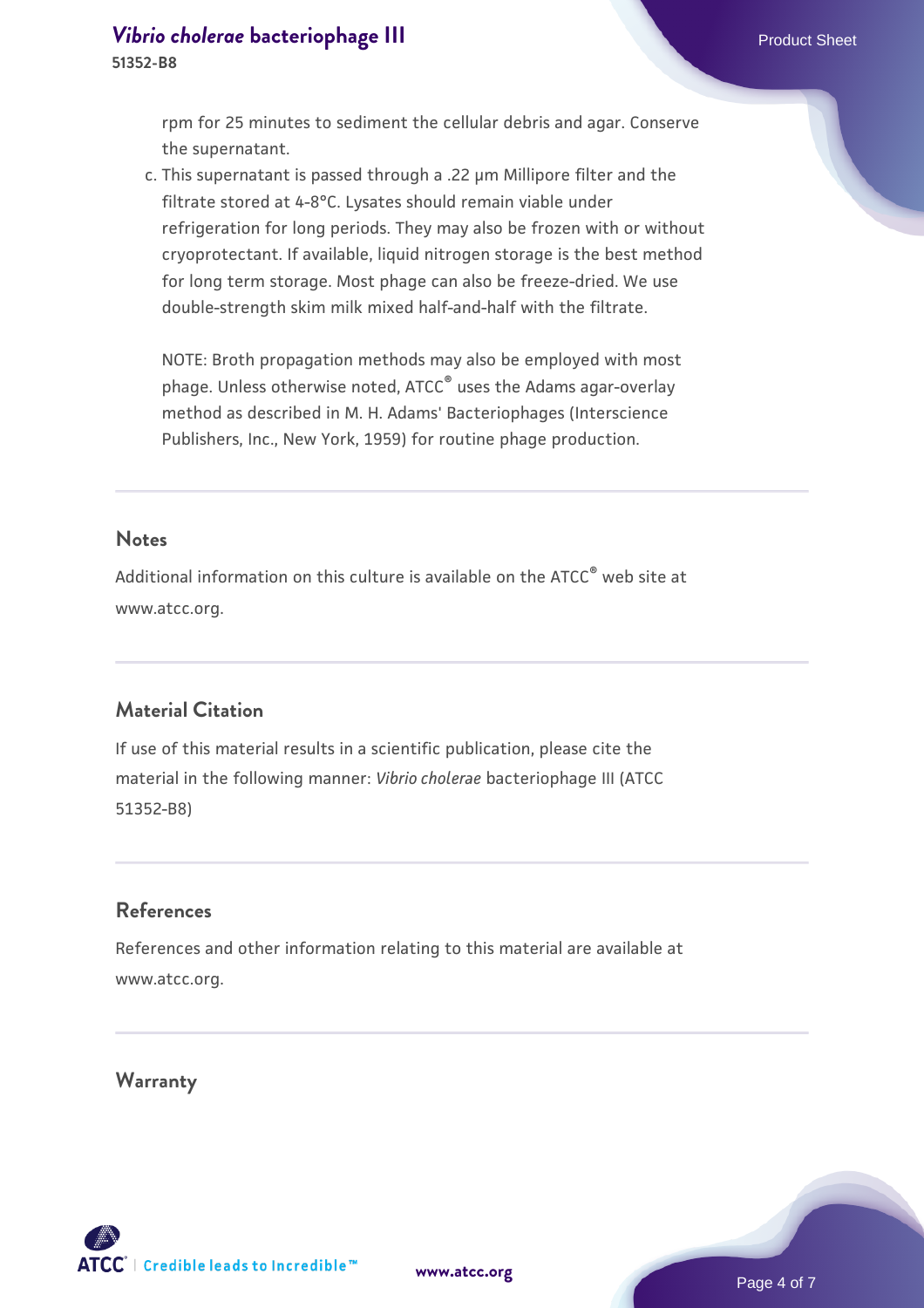#### *[Vibrio cholerae](https://www.atcc.org/products/51352-b8)* [bacteriophage III](https://www.atcc.org/products/51352-b8) **Product Sheet** Product Sheet **51352-B8**

The product is provided 'AS IS' and the viability of ATCC® products is warranted for 30 days from the date of shipment, provided that the customer has stored and handled the product according to the information included on the product information sheet, website, and Certificate of Analysis. For living cultures, ATCC lists the media formulation and reagents that have been found to be effective for the product. While other unspecified media and reagents may also produce satisfactory results, a change in the ATCC and/or depositor-recommended protocols may affect the recovery, growth, and/or function of the product. If an alternative medium formulation or reagent is used, the ATCC warranty for viability is no longer valid. Except as expressly set forth herein, no other warranties of any kind are provided, express or implied, including, but not limited to, any implied warranties of merchantability, fitness for a particular purpose, manufacture according to cGMP standards, typicality, safety, accuracy, and/or noninfringement.

#### **Disclaimers**

This product is intended for laboratory research use only. It is not intended for any animal or human therapeutic use, any human or animal consumption, or any diagnostic use. Any proposed commercial use is prohibited without a license from ATCC.

While ATCC uses reasonable efforts to include accurate and up-to-date information on this product sheet, ATCC makes no warranties or representations as to its accuracy. Citations from scientific literature and patents are provided for informational purposes only. ATCC does not warrant that such information has been confirmed to be accurate or complete and the customer bears the sole responsibility of confirming the accuracy and completeness of any such information.

This product is sent on the condition that the customer is responsible for and assumes all risk and responsibility in connection with the receipt, handling, storage, disposal, and use of the ATCC product including without limitation





**[www.atcc.org](http://www.atcc.org)**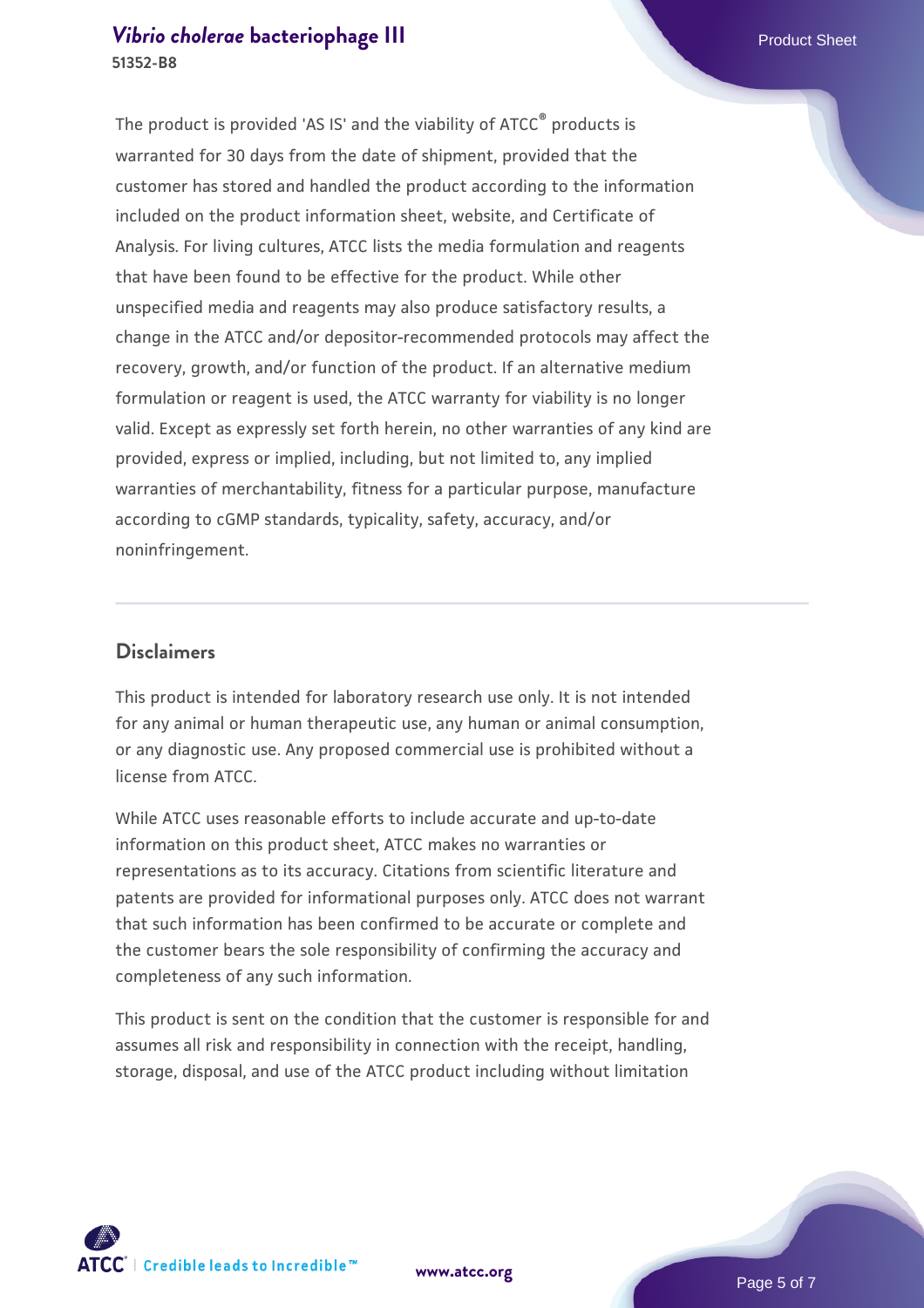taking all appropriate safety and handling precautions to minimize health or environmental risk. As a condition of receiving the material, the customer agrees that any activity undertaken with the ATCC product and any progeny or modifications will be conducted in compliance with all applicable laws, regulations, and guidelines. This product is provided 'AS IS' with no representations or warranties whatsoever except as expressly set forth herein and in no event shall ATCC, its parents, subsidiaries, directors, officers, agents, employees, assigns, successors, and affiliates be liable for indirect, special, incidental, or consequential damages of any kind in connection with or arising out of the customer's use of the product. While reasonable effort is made to ensure authenticity and reliability of materials on deposit, ATCC is

not liable for damages arising from the misidentification or misrepresentation of such materials.

Please see the material transfer agreement (MTA) for further details regarding the use of this product. The MTA is available at www.atcc.org.

## **Copyright and Trademark Information**

© ATCC 2021. All rights reserved.

ATCC is a registered trademark of the American Type Culture Collection.

#### **Revision**

This information on this document was last updated on 2022-06-27

### **Contact Information**

ATCC 10801 University Boulevard Manassas, VA 20110-2209 USA